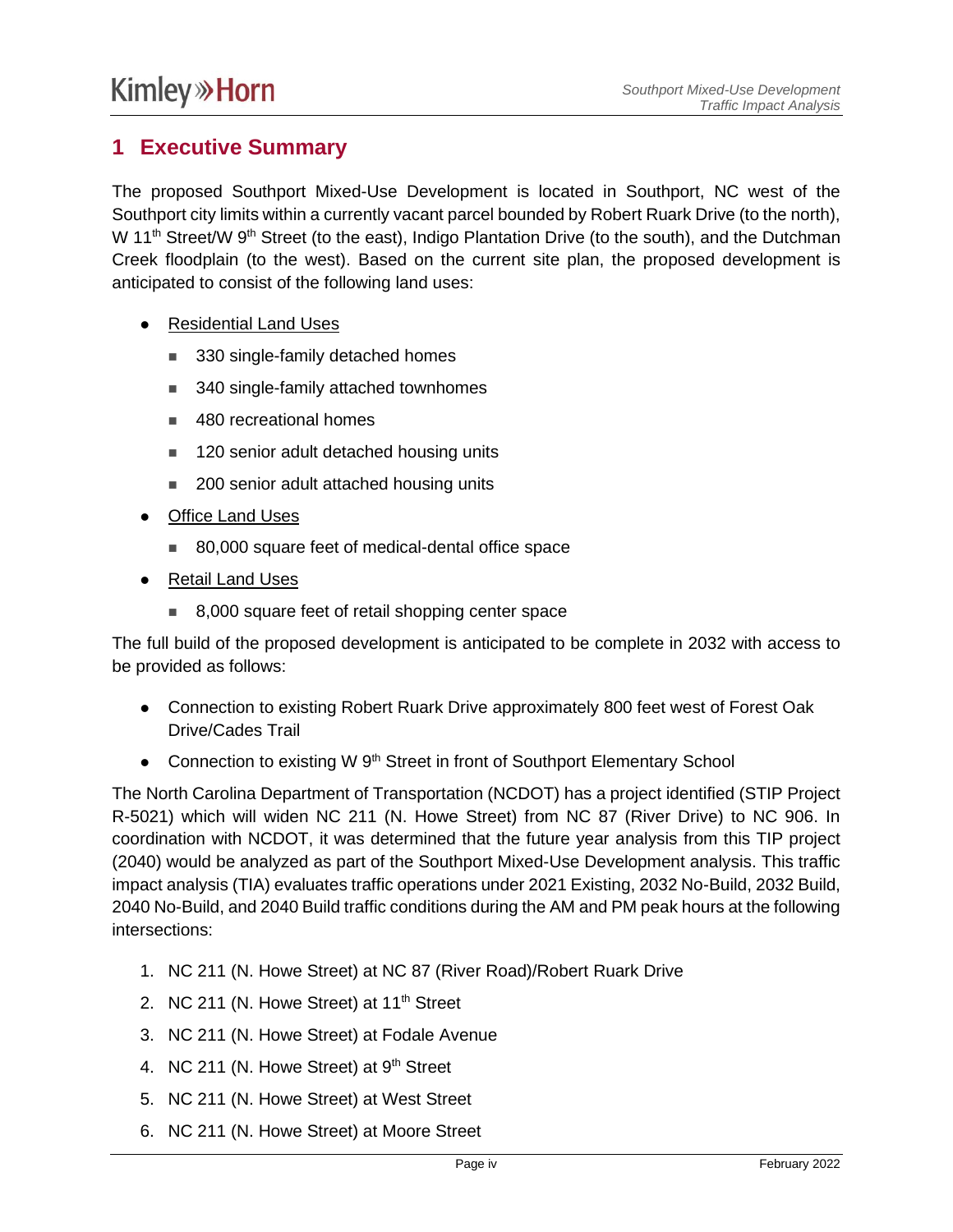- 7. NC 211 (N. Howe Street) at 12<sup>th</sup> Street/Stuart Avenue
- 8. NC 211 (S. Howe Street) at Bay Street
- 9. Robert Ruark Drive at Proposed Site Access #1

The NCDOT TIA scoping document associated with this project was originally approved by NCDOT on July 21, 2021. This NCDOT TIA scoping document is included in **Appendix A** for reference. The Town of Southport requested the addition of the Bay Street intersection in January of 2022. This report has been amended to include this intersection at this request.

Kimley-Horn was retained to determine the potential traffic impacts of this development and identify transportation improvements that may be required to accommodate these impacts in accordance with the guidelines set forth in the North Carolina Department of Transportation (NCDOT) *Congestion Management Capacity Analysis Guidelines* and NCDOT *Policy on Street and Driveway Access to North Carolina Highways*. This report presents trip generation, trip distribution, capacity analyses, and recommendations for transportation improvements required to mitigate anticipated traffic demands produced by the subject development.

Based on the results of the analyses described within this report, the following improvements are recommended to accommodate site traffic associated with the proposed development:

#### *NC 211 (N. Howe Street) at NC 87 (River Road)/Robert Ruark Drive*

- Construct one (1) additional eastbound left-turn lane to form dual left-turn lanes with approximately 350 feet of full-width storage and an appropriate taper length.
- Construct one (1) eastbound right turn lane with approximately 350 feet of full-width storage and an appropriate taper length.
- ⚫ Modify signal timing and phasing to accommodate the proposed improvements and changes in traffic volumes on each approach.

#### *NC 211 (N. Howe Street) at 9<sup>th</sup> Street*

- Construct a southbound right-turn lane with a minimum of 300 feet of full-width storage and an appropriate taper length, as utility and right-of-way constraints allow.
- ⚫ Optimize signal timing in the context of the proposed improvements and increases in traffic volumes on each approach.

The following additional improvements have been identified based on No-Build traffic volumes (i.e., without the proposed Southport Mixed-Use Development) and are not the responsibility of the developer:

#### *NC 211 (N. Howe Street) at 12th Street*

- Install a fully actuated traffic signal to operate with existing geometry and permitted phasing on all approaches.
- Install a westbound right turn lane with 175 feet of storage and appropriate taper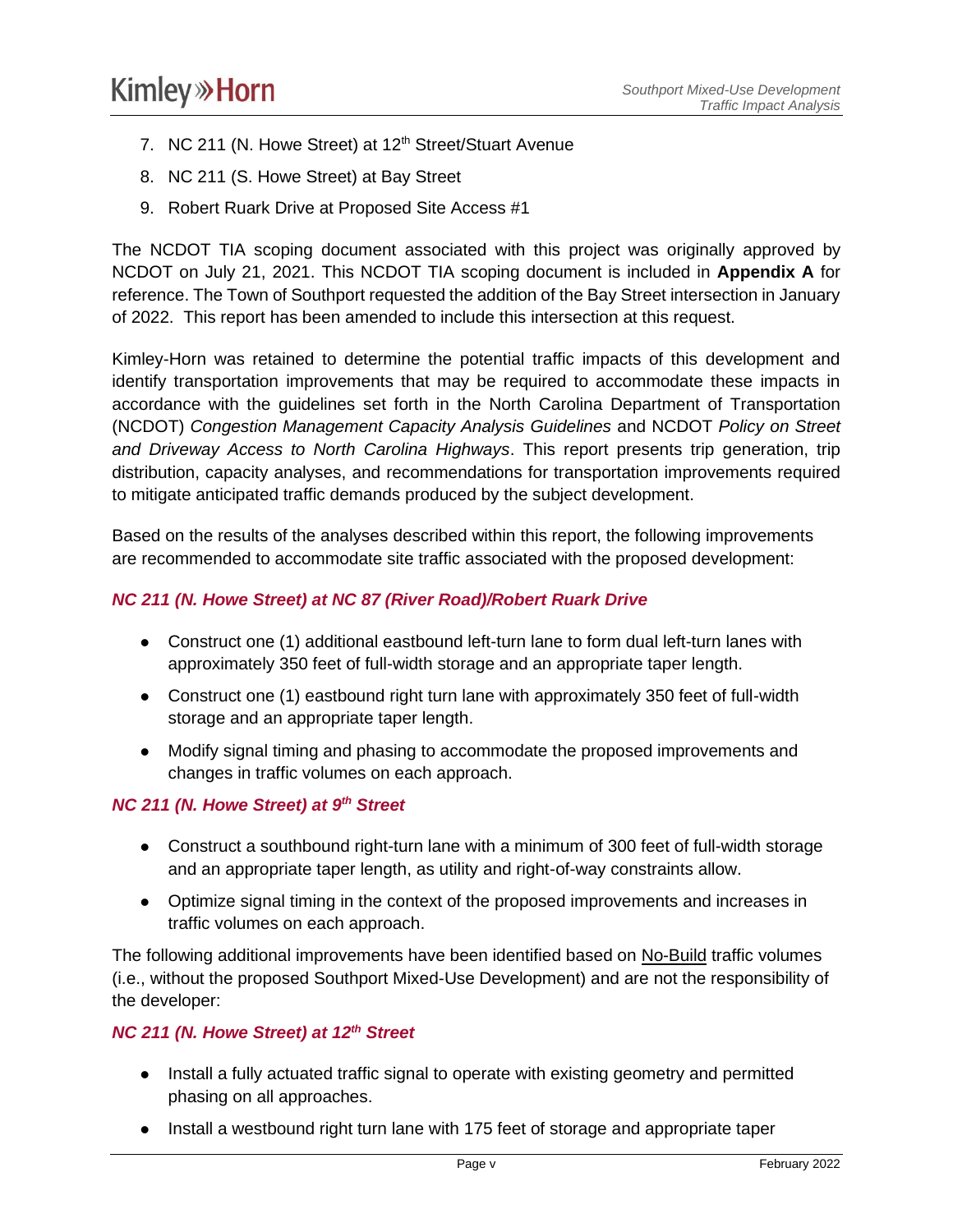### *Robert Ruark Drive at Site Access #1*

- Construct a westbound left-turn lane with a minimum of 150 feet of full-width storage and an appropriate taper length.
- ⚫ Construct the site access point to include one ingress lane and two egress lanes:
	- One northbound left-turn lane
	- One northbound right-turn lane with a minimum of 175 feet of full-width storage and an appropriate taper length

Based on forecasted traffic volumes developed through coordination with NCDOT, additional improvements may be warranted at the intersections of NC 211 (N. Howe Street) with  $11<sup>th</sup>$ Street and Fodale Avenue. The need for these improvements was identified through the analyses described herein, but the design and construction of these improvements are not the responsibility of the developer.

**Figure ES-1** shows the recommended roadway geometry and traffic control at the study area intersections as described above.